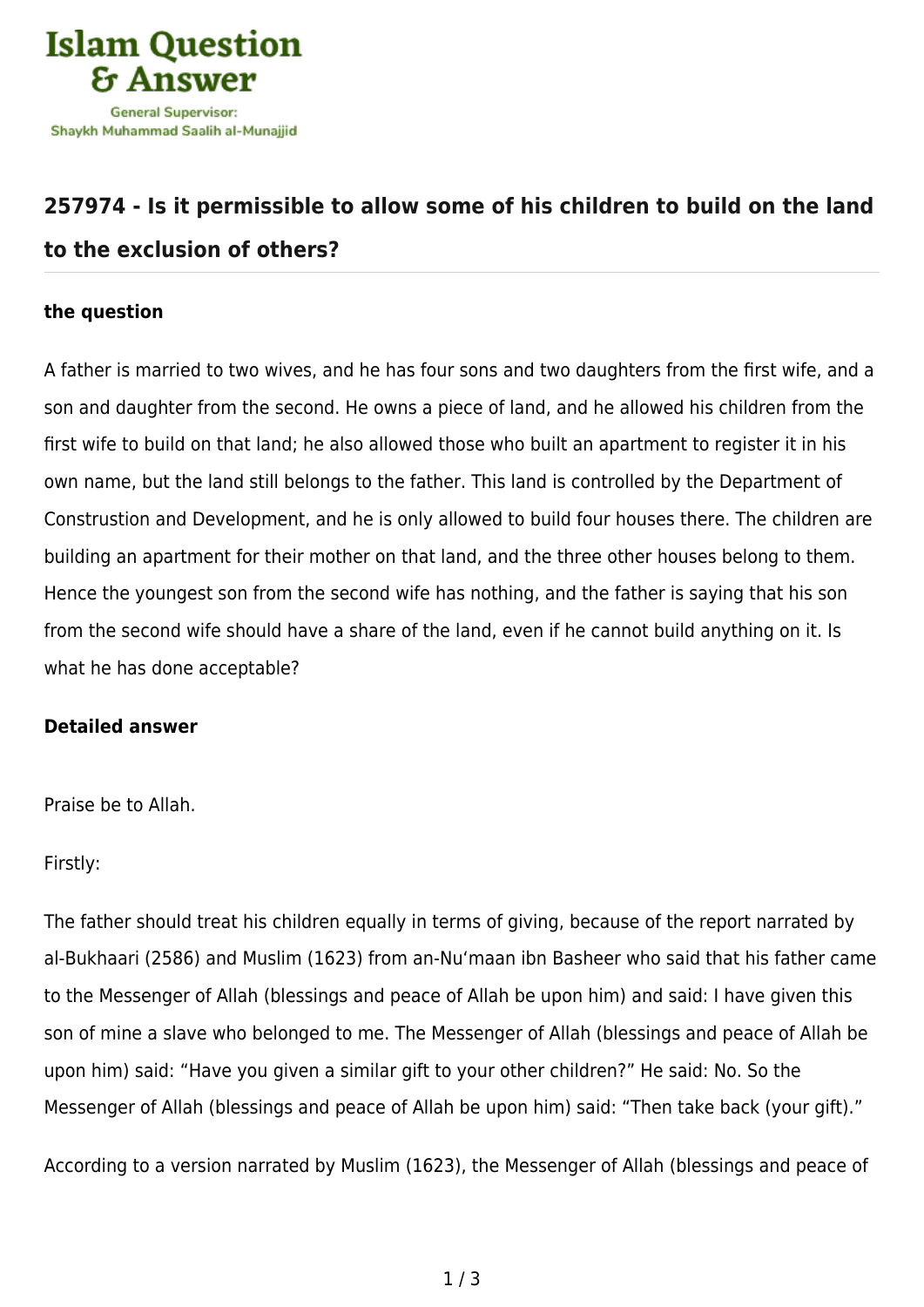

Allah be upon him) said: "O Basheer, do you have any other children?" He said: Yes. He said: "Have you given to all of them like you have given to this one?" He said: No. He said: "Then do not ask me to bear witness for I will not bear witness to injustice."

What is fair is to give the male the share of two females, as in the division of inheritance, because there is nothing more equitable than the shares allocated by Allah.

Please see the answer to question no. [22169.](https://islamqa.ws/en/answers/22169)

Secondly:

If the father allowed some of his sons to build on the piece of land, then he has wronged the others whom he did not allow to do so, even if the reason was lack of space, because by doing this he has given them the opportunity to use the land, to the exclusion of the others.

Just as it is not permissible for him to rent the land to an investor and divide the rent among all his sons except this one, by the same token it is not permissible for him to allow them to build on the land to the exclusion of that one, unless he compensates him for that by giving him money of equivalent value to what his brothers have been given, to make up that.

In this manner, he can remove any resentment among the brothers, and do away with any causes that may give rise to grudges and severing of family ties between them.

Ibn al-Qayyim (may Allah have mercy on him) said regarding the issue of favouring some of one's children in gift-giving:

That action could very likely lead to enmity among children and the severing of ties between them, as we see with our own eyes. If there was nothing in the sound texts of hadith to state that this is not allowed, then the fuqaha' could have reached the same conclusion by means of analogy (qiyaas), in the light of the principles of shari'ah which seeks to help people attain that which is in